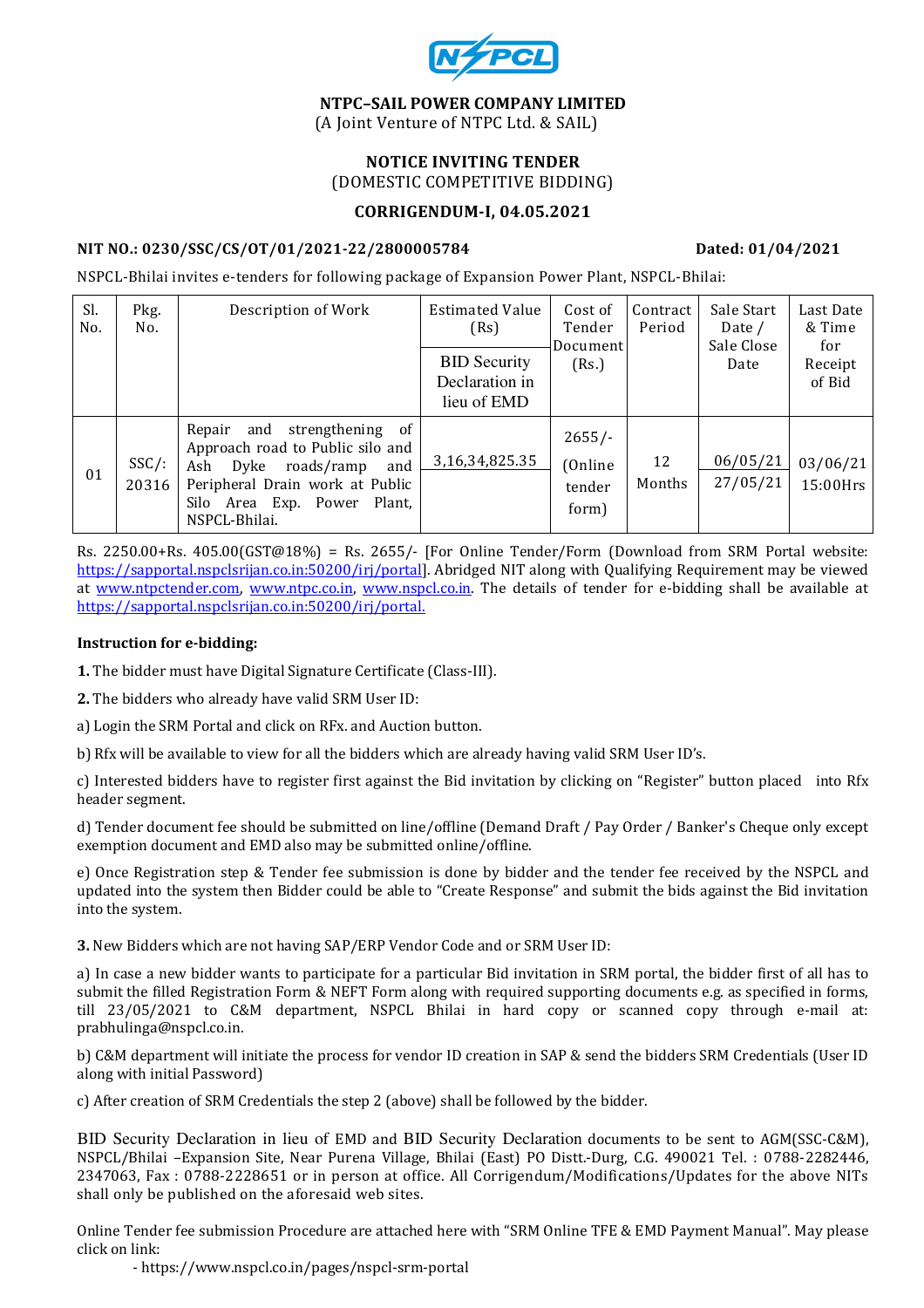# QUALIFYING REQUIREMENT

Name of Work: Repair and strengthening of Approach road to Public silo and Ash Dyke roads/ramp and Peripheral Drain work at Public Silo Area Exp. Power Plant, NSPCL-Bhilai.

## 1.0 Technical Criteria:

1.1 The bidder should have executed road (s) including Pre-mix bituminous carpet and/or RCC roads and/or minor bridge and culvert at any industrial organization/ utility within preceding seven (07) years as on the date of Techno-commercial Bid Opening in any of the following manner:

a) One (1) order having contract value not less than Rs. 299.54 Lakhs

## **OR** Service Service Service Service Service Service Service Service Service Service Service Service Service Service Service Service Service Service Service Service Service Service Service Service Service Service Service S

b) Two (2) orders having contract value not less than Rs. 187.21 Lakhs each.

**OR** Service Service Service Service Service Service Service Service Service Service Service Service Service Service Service Service Service Service Service Service Service Service Service Service Service Service Service S

c) Three (3) orders having value not less than Rs. 149.77 lakhs each.

## NOTES for clause 1.1 above:

- 1. Documentary evidence like executed PO copies, proof of execution of order, copies of MB(Bills/receipts ) etc. shall be submitted by bidder.
- 2. In case of composite contracts, a bidder has to give the breakup of composite PO value.
- 3. Bidder must submit NSIC/SSI/MSE registration certificate, if applicable.

4. The word "executed" means that the bidder should have achieved the criterion specified in the qualifying requirements with any of the following conditions:

- i) Case-I: The work is started earlier (prior to the period stipulated in clause 1.1) but completed within the stipulated period as mentioned in clause 1.1. In such cases, entire executed quantity of the relevant work vide the work order shall be considered for evaluation.
- ii) Case-II: The work is started and completed within the stipulated period as

 mentioned in clause 1.1. In such cases, entire executed quantity of the relevant work vide the work order shall be considered for evaluation.

iii) Case-III: The work is started within the stipulated period as mentioned in clause 1.1 but not completed as on the last date of stipulated period. In such cases, "in progress" executed quantity of the relevant work vide that work order as on the last date of stipulated period, shall be considered for evaluation.

- 5. In case of orders under execution, the value of work executed till the date of Techno commercial bid opening duly certified by owner shall be considered acceptable.
- 6. Reference work executed by bidder as sub-contractor may also be considered provided the certificate issued by the main contractor is duly certified by owner specifying the scope of work executed by the sub-contractor in support of qualifying requirements.
- 7. The figures indicated are inclusive of Taxes & Duties.

## 2.0 Financial Criteria:

2.1 The average annual turnover of the Bidder, should not be less than Rs. 374.43 Lakh (Indian Rupees Three crores seventy-four lakh forty-three thousand only) during the preceding three (03) completed financial years as on the date of Techno-Commercial bid opening.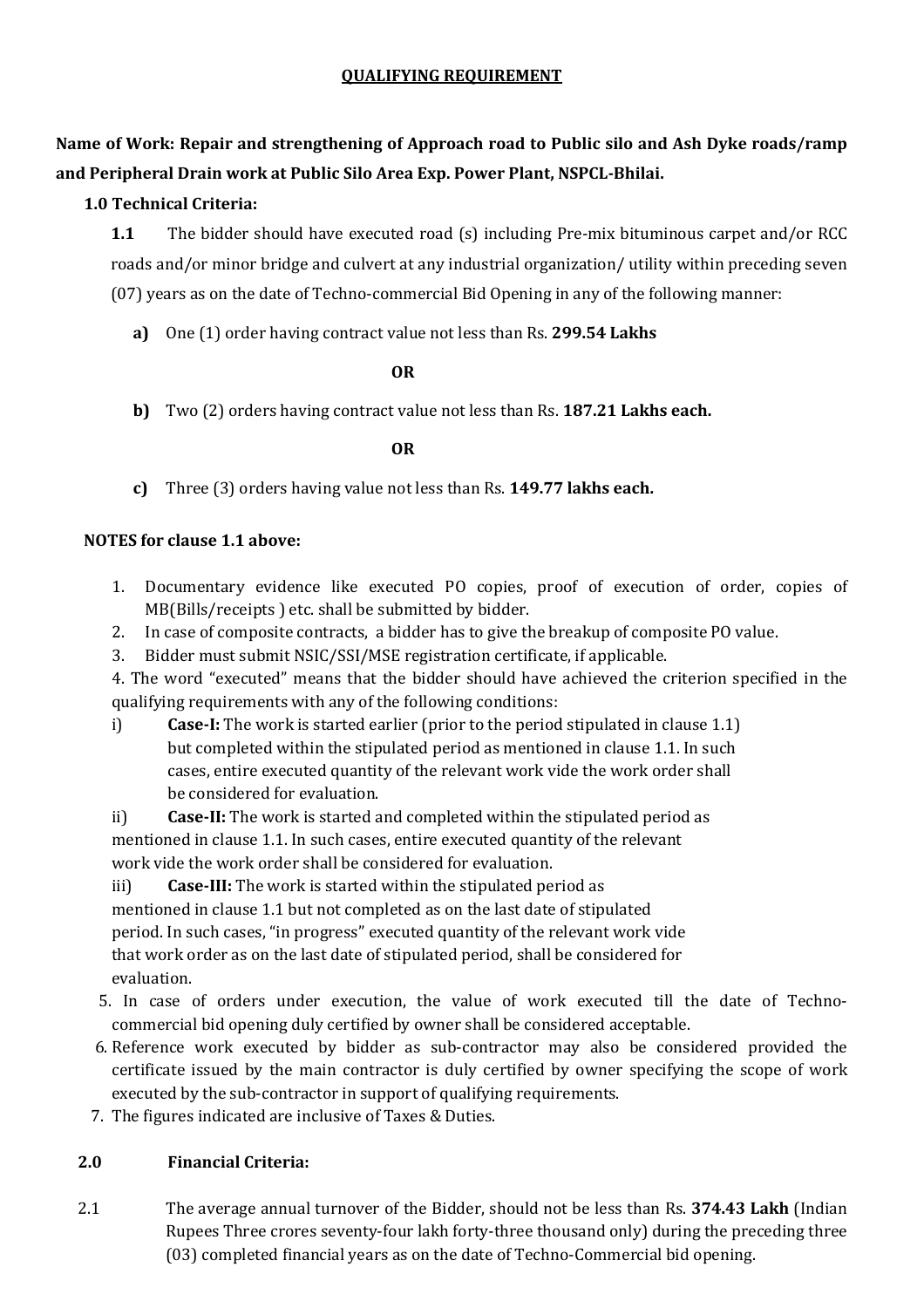- 2.2 In case, a bidder does not satisfy the financial criteria, stipulated at Clause 2.1 above on its own, its holding company would be required to meet the stipulated turnover requirements at Clause 2.1 above, provided that the net worth of such holding company as on the last day of the preceding financial year is at least equal to or more than the paid-up share capital of the holding company. In such an event, the Bidder would be required to furnish along with its, a letter of undertaking from its holding company, supported by board resolution, as per the format enclosed in the bid documents, pledging unconditional and irrevocable financial support for the execution of the contract by the bidder in case of award.
- 2.3 In case the Bidder is not able to furnish its audited financial statements on standalone entity basis, the un-audited unconsolidated financial statements of the Bidder can be considered acceptable provided the Bidder furnishes the following further documents on substantiation of its qualification.
	- 1. Copies of the un-audited unconsolidated financial statements of the bidder along with copies of the audited consolidated financial statements of its holding company.
	- 2. A Certificate from the CEO/CFO of the Holding Company, as per the format enclosed in the bidding documents, stating that the un-audited unconsolidated financial statements form part of the Consolidated Annual report of the company.
- 2.4 In cases where audited results for the last financial year as on the date of Techno-Commercial bid opening are not available, the financial results certified by a practicing Chartered Accountant shall be considered acceptable. In case, Bidder is not able to submit the Certificate from practicing Chartered Accountant certifying its financial parameters, the audited results of three consecutive financial years preceding the last financial year shall be considered for evaluating the financial parameters. Further, a Certificate would be required from the CEO/CFO as per the format enclosed in the bidding documents stating that the financial results of the Company are under audit as on the date of Techno-commercial bid opening and the Certificate from the practicing Chartered Accountant certifying the financial parameters is not available.

## NOTES FOR FINANCIAL CLAUSE 2.0 ABOVE:

- 1. Other income shall not be considered for arriving at annual turnover.
- 2. "Holding Company" and "Subsidiary Company" shall have the meaning ascribed to them as per Companies Act of India, in vogue.